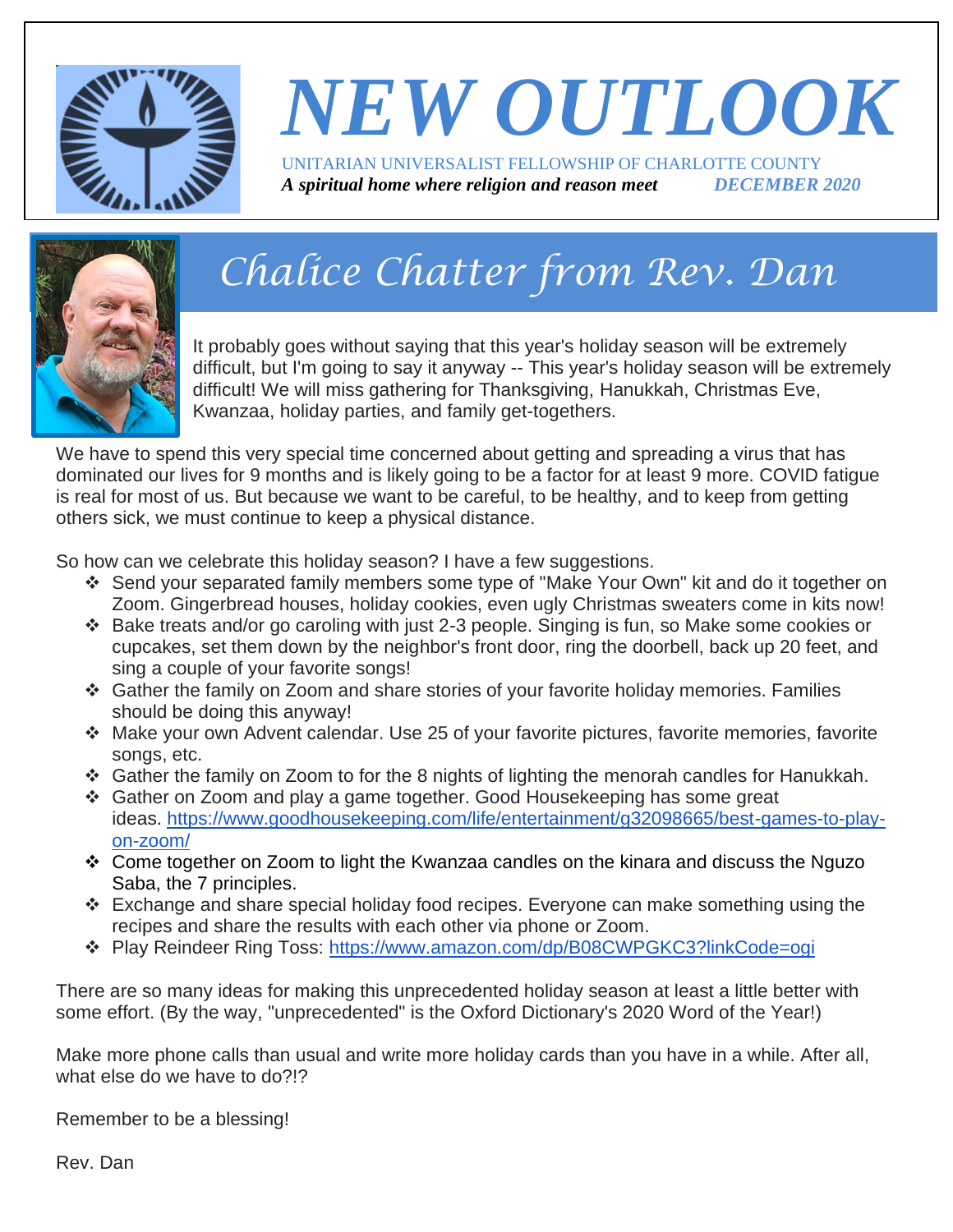### Dear Loving Community



Here I sit at home on a beautiful fall day in Florida - sunny, fluffy clouds, good breeze, palm trees and blossoms abound. At the same time, our delightful Fellowship grounds continue to be lovingly cared for by our Grounds Crew, and several unidentified drop-in weed-pickers. We move into this unusual holiday season with the bar raised for creativity! We are a community with not only dedicated members and friends, but also an abundance of creative thinkers and do-ers. We will NOT be stopped by a nasty virus, from sharing the excitement, love, and commitment of our talented & loving fellowship!

Our WebWeavers and the Art Committee have been leading the way, with "Art on the Web." Starting with Dennis' fine exhibition and then the addition of our Pandemic Art Exhibit, we can continue to enjoy the talent of our community. Next, we move to the Immigration Committee who has managed to find a way to reach out to the community at large, to share our determination to achieve justice. They successfully aired, virtually, two important films, followed by moderated discussions. Not only did the people who participated benefit, but those who read the press release, & widely shared email links received a clear message of our concern for immigration justice, indigenous peoples, and climate change.

Watch for creativity continuing to abound through this month and beyond! Jim, Linda, & the rest of the choir have been working hard on a Holiday Surprise. The Auction Team has joined with the Caring & Hospitality Committee for a delightful reach out to those most isolated by this virus. This will undoubtedly warm the hearts of all who participate! Speaking of creativity at work, the Auction Team is really stepping forward from now through February. Get ready for our first virtual auction experience, which in addition to being fun, is our biggest fundraising event of the year!

Finally, talk about creative…we are blessed to have a delightful & hard-working staff who have double-backed throughout this pandemic to keep our systems rolling and new ideas coming: Rev Dan; Administrator Mary Jane, Communication Coordinator Lori Bell, and Music Director Jim Boyle! Through this Thanksgiving time, and throughout the year, I am immensely grateful for each of you in our fellowship who collectively make all of this possible. We have an incredibly generous and loving community; that alone increases the resiliency of us all!

As we have learned directly from those who completed the survey, we deeply miss connecting with each other in-person, but we value our health. Although there are still gaps, we have gradually developed a rhythm of ways to connect and embody our mission, until such time as we can safely gather again.

Yours in faith, **Lorrie Douglas** Board President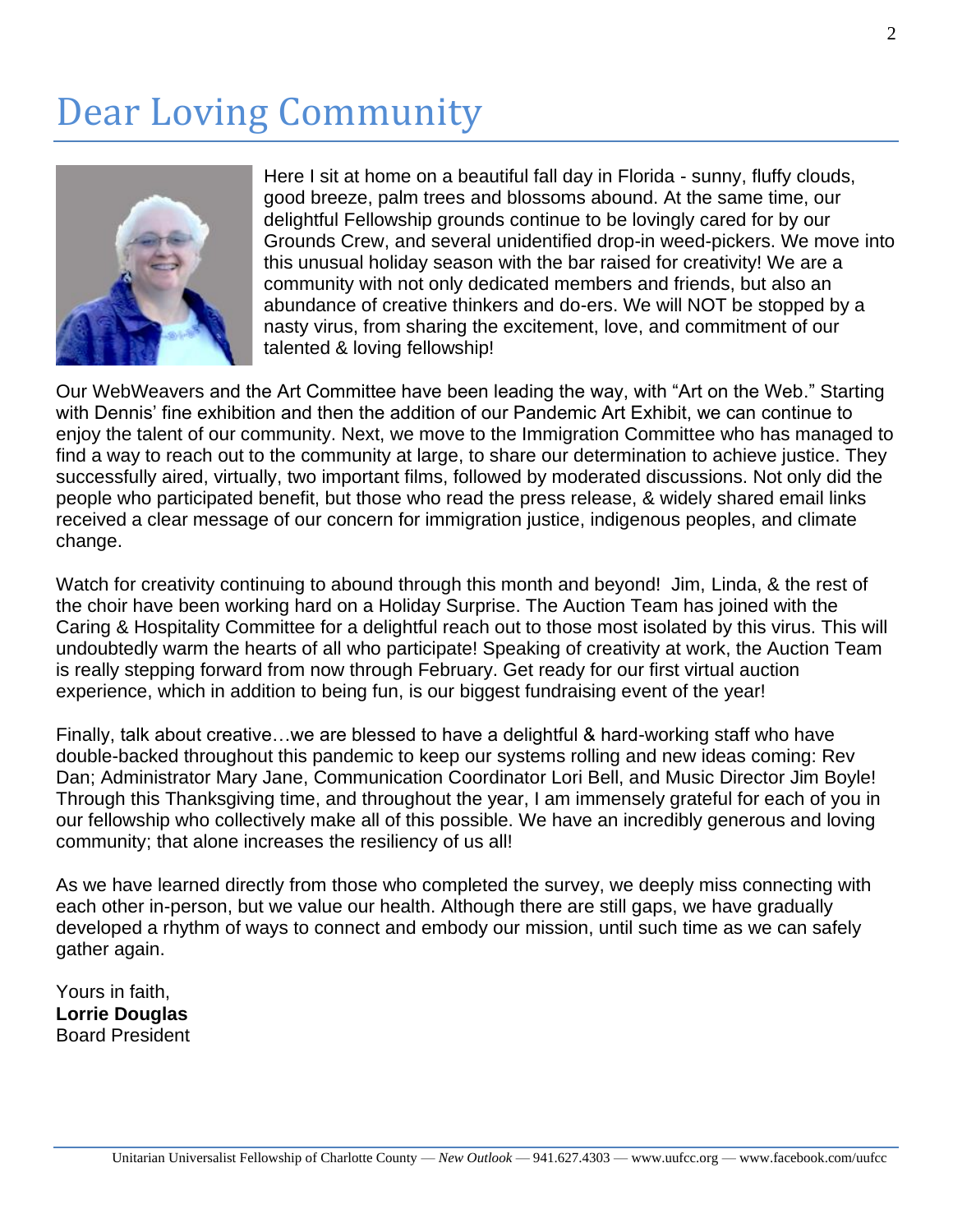## *Sunday Mornings on Zoom*

*Conversation Among Friends – 9 am*  <https://zoom.us/j/95584243345?pwd=Q1ZoV1g0NXloY1BreWtOQVJBNjA3UT09>

*Worship – 10:30 am -* <https://zoom.us/j/93632314034>

Log in a few minutes early. You will need to be admitted through a waiting room.



#### **December 6 - Spiritual Disciplines – Serving Rev. Dan Lambert**

Finding ways to serve and help others is an important aspect of spiritual growth, especially during a pandemic.

#### **December 13 - Spiritual Disciplines – Journaling Rev. Dan Lambert**

There's a reason so many of us turn to the writings of ancient and modern thinkers. Writing our thoughts is itself a spiritual discipline.





#### **December 20 - Spiritual Disciplines – Nature Rev. Dan Lambert**

We seem to know inherently that being in nature, whether that's at the beach or in the mountains, on a hike or sitting outside, nourishes the soul.

#### **December 27 – The Leadership Experience**

The nine people who immersed themselves in the UUA Southern Region Leaderhip Experience for the past three months will share their learnings and inspired vision.

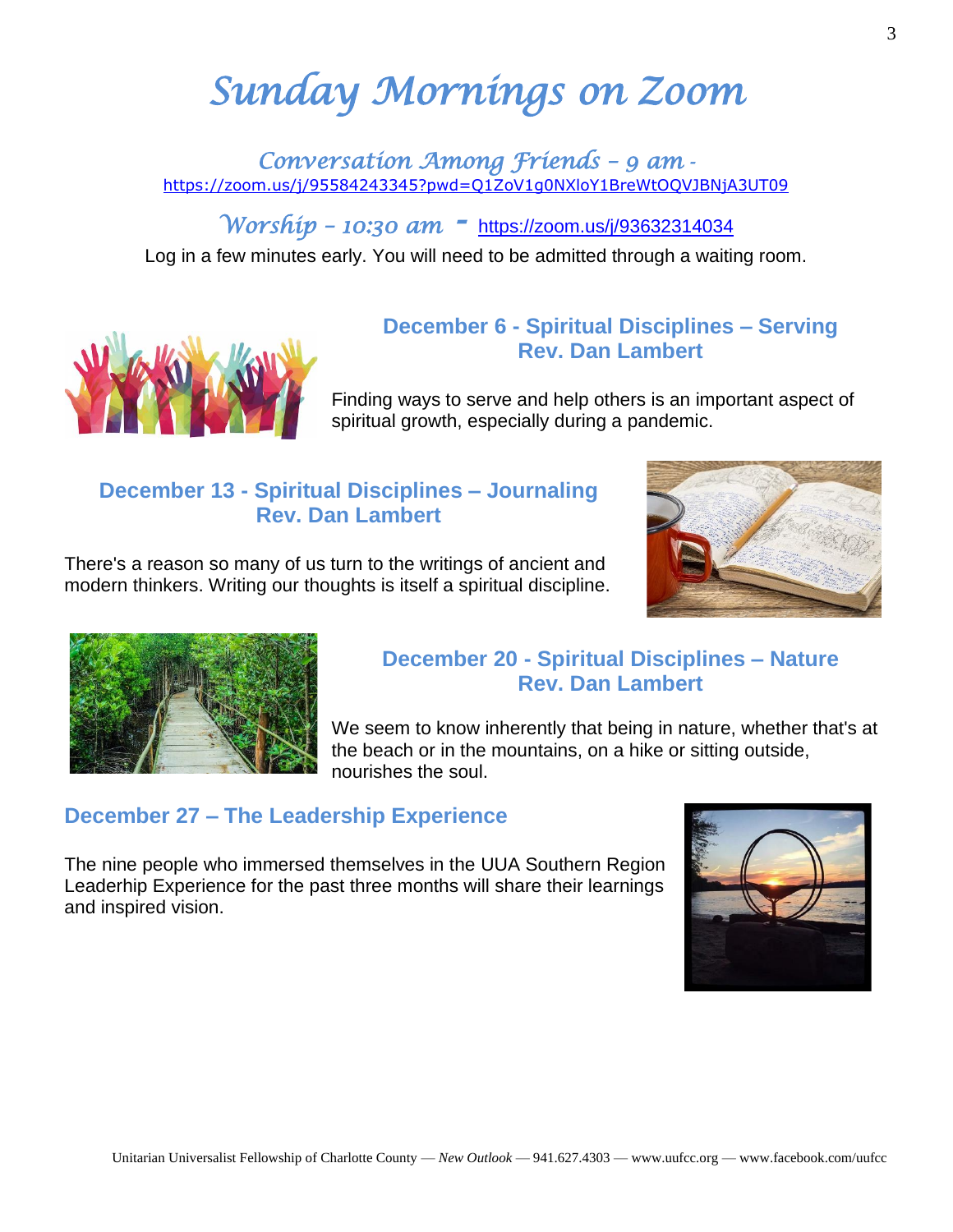### Immigration Justice Committee



There are hundreds of children waiting with their parents for asylum hearings. Because of the new government order, "Wait in Mexico" these refugee families have been forbidden to enter the United States where they would at least have been housed in enclosed facilities. On the contrary, these refugees had to find materials to build tents, toilets and kitchens. It is truly a deplorable situation that has gone on for more than one year.

The Immigration Justice Committee of the UUFCC has embarked on a "Toy for Tots" campaign for the children at this camp and we ask you to join this effort. Drop off gifts and/or a check (made out to Team Brownsville, "Toys for Tots" on the memo line) at the UUFCC office any day that MaryJane is there. Suggested gifts (other than money): socks, headbands, masks, light up pens, pencils, finger

puppets, light up necklaces, rubrics cubes, kaleidoscopes, plastic mini tea sets, mini checkers, mini puzzles, mini dolls or teddy bears, etc. Please deliver your gift before December 10<sup>th</sup>.

The Immigration Justice Committee will mail all collected items to Team Brownsville. Join this effort! Put our precious Seven Principles to work!

-------------------------------------------------------------------------------------------------------------------------------------

The Immigration Justice Committee is launching a campaign to **Stop Funding "For profit" Immigration Detention Centers.** Recently, Homeland Security reported 75% of detained immigrants are held in these "for profit" centers, and 175% more grievances are filed from these "for profit" facilities. It must be noted that these facilities are not compelled to follow government safety and health regulations resulting in the proliferation of dirty, overcrowded and medically unsafe facilities.





Two of the largest companies that run for-profit detention centers are the GEO Group and CoreCivic. The two largest portfolio management groups that buy these jailers' stocks are the Vanguard and Blackrock groups (iShares is a Blackrock subsidiary.) We are asking everyone who holds stock either directly in these two companies (GEO and CoreCivic) or in these two management funds (Vanguard and Blackrock/iShares) to withdraw their investments and align their money with their moral commitment.

For a complete list of stockholders and a detailed call to action, please visit the UUFCC website at [uufcc.org.](http://uufcc.org/)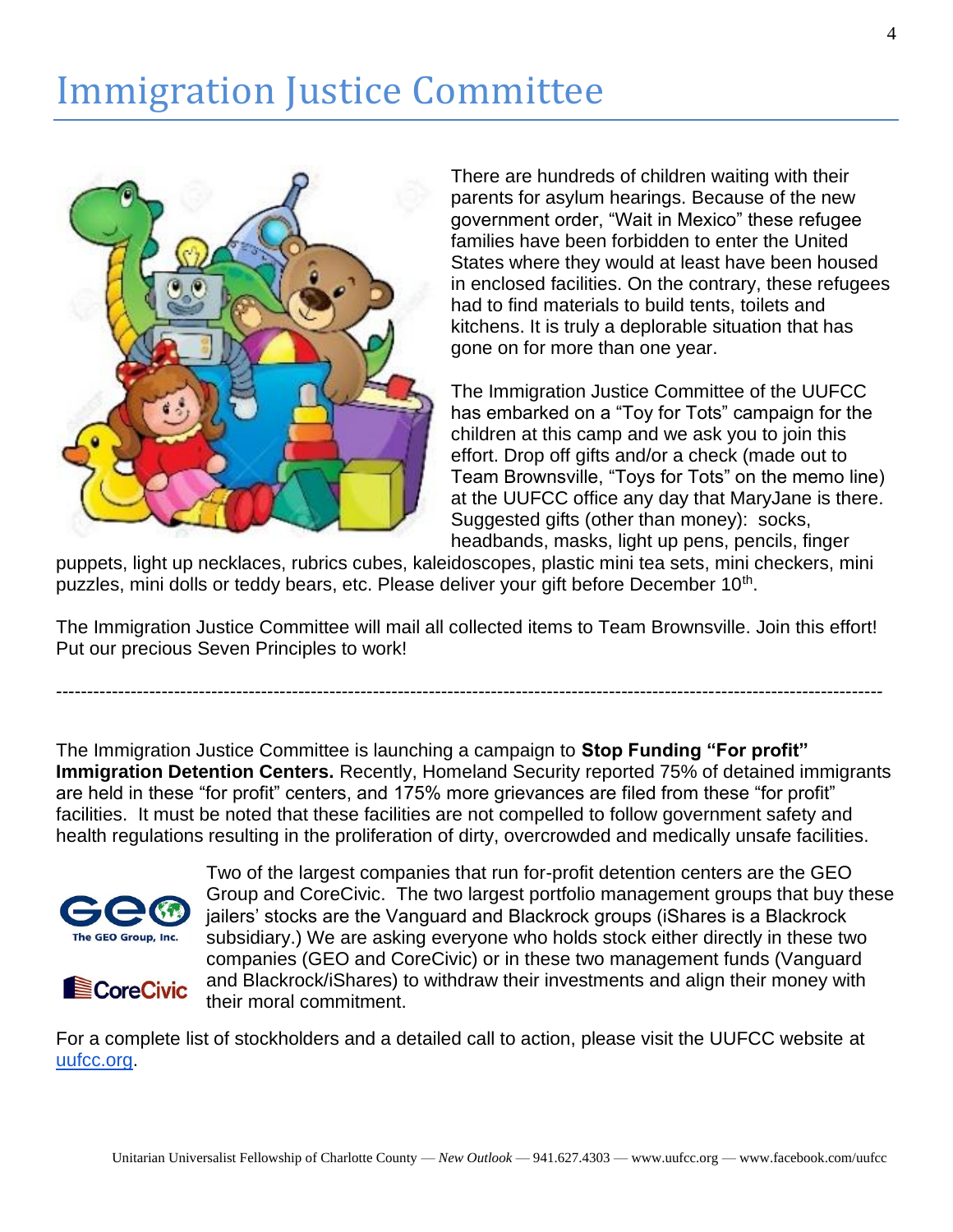### Social Justice Committee



#### **Got A Match, Friend?**

Ken Brennan had a match. He initiated the recent wonderfully successful UUFCC Matching Campaign for the Social Justice Committee. That Matching Campaign raised over \$6000 which was shared equally amongst three area food bank organizations. Thank you, Ken. Thank you all who met Ken's challenge. Because of your outstanding generosity, we were able to significantly help our community.

Outstanding generosity is still needed. Many continue to experience difficulty in putting food on the table. SJC wants our efforts to carry on.

#### **The Challenge**

So, here's the idea I put on your table. Not everyone can individually match Ken's outstanding effort. But several individual smaller offers to match can. Add them together, create one whopping (yes, I said whopping!!) offer, and now, "You've got a match, friend!" For example, say six people each offer \$50 to match donations. Combined that's a \$300 Match Offer. That means \$300 of donations is matched by \$300 of offers, thereby providing \$600 to area food banks! Match offers don't have to be \$50. They can be from \$5 up, all will be gratefully accepted, and will be combined with others to create one whopper of an offer.

#### **So, Have You Got a Match, Friend?**

- Email me the dollar amount of your MATCH OFFER!
- Prefer anonymity? If so, just let me know.
- Offers will be combined to form one larger MATCH amount.
- The Fellowship is then informed and challenged to meet the MATCH offer (say by December 21st).
- Match Offer checks need not be sent in until equaled in its entirety by donations.

● Match Offer checks sent to the UUFCC office should be annotated "matching effort." Standing on the side of love, let's continue to help those in need.

Your Matchmaker, Herb Levin Chair, Social Justice Committee. engsp1@gmail.com

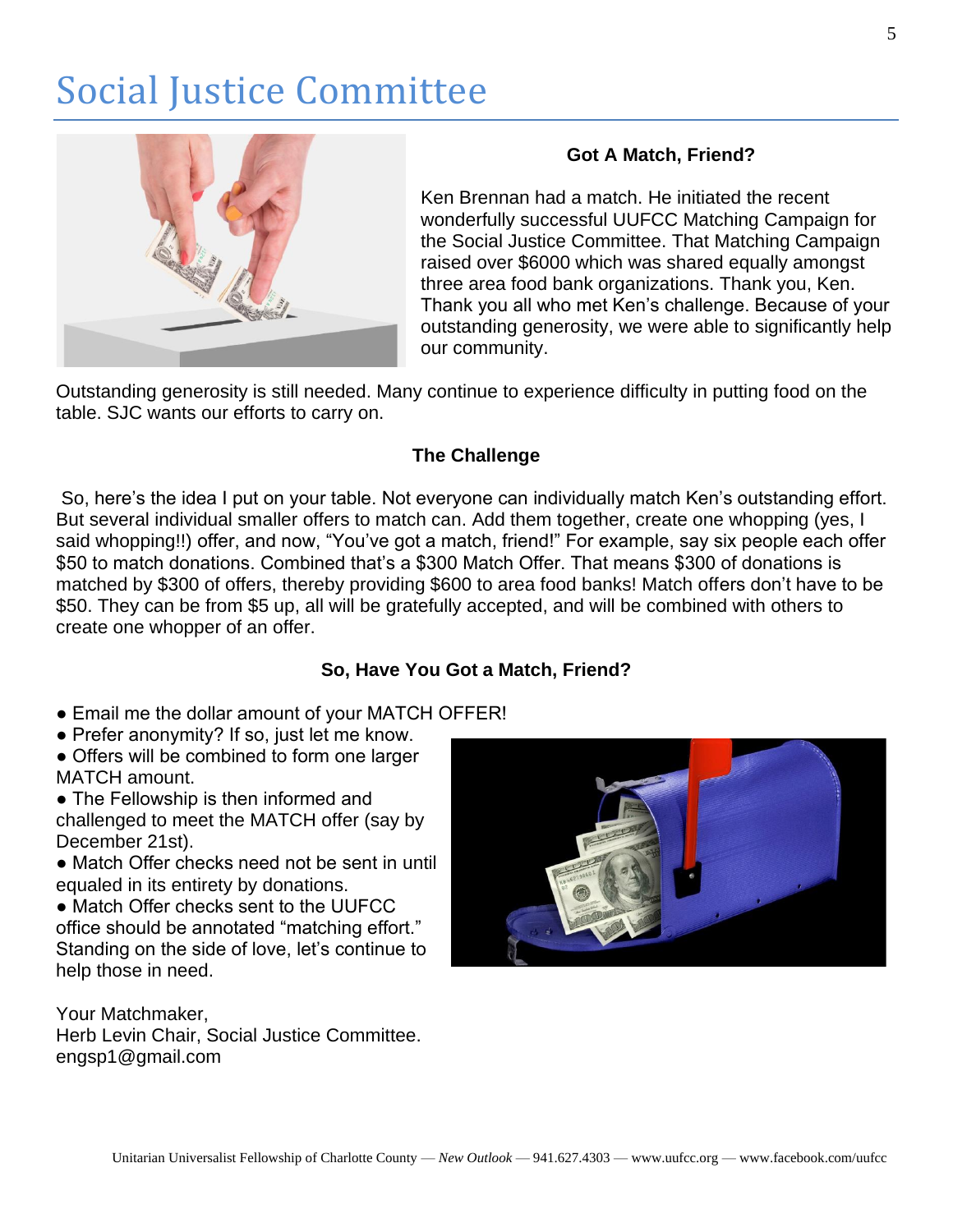### UU Endowment

The Unitarian Universalist Endowment of Charlotte County, a separate but affiliated entity of the Fellowship and the UUA Boston has as its objectives growth, membership expansion and being a greater force for liberal religion, social and environmental influence. The Endowment investments are made in socially responsible initiatives through the UUA Boston Common Endowment Trust.

Contributions to the Endowment are made through donations of general support, in memory of members and friends of UUFCC and matching UUA grants. All financial contributions are acknowledged and are tax deductible.

We were saddened to learn of the passing of two members of the Fellowship who were initiators and supporters of UU programs but may not be known to recent members.



Barbara Longely joined UUFCC in 1985 shortly after the completion of the Fellowship building. A retired nurse, she was active on the then Hospitality Committee setting up and cleaning up after the numerous welcome brunches, auction dinners and coffee hours. She was also a leader of the Pastoral (Caring) Committee which prepared meals, ran errands, did light cleaning and maintained contact with members who were infirm. Barbara was a very quiet person, always there with a comforting smile, a touch on the shoulder and a willing hand that could be counted on in time of need.

Herb Jenkins, a retired professor at McMaster University in Hamilton Ontario, was a snowbird for over 30 yrs. He and his wife Adair were attendees of the Elderwise program at the Fellowship for a decade prior to attending a Sunday service. The Elderwise Program was an adult education initiative open to the public covering courses ranging from Shakespeare, Florida gardening, philosophy, cultural anthropology to introduction to digital cameras. The instructors were UUFCC members. After joining the Fellowship in 2011, Herb and Adair became active members of the Racial Justice Committee with a focus on a fair wage for Immokolee farm workers which led to picketing local Publix supermarkets. Following a presentation by a guest speaker on Patient Advocacy, Herb and Adair took a required course and received certification to serve as patient advocates for members of the Fellowship in making and following up on health care needs.



Donations to the UUE made in memory of Barbara and Herb were suggested by their families. Checks should be addressed to the UU Endowment and sent in care of UUFCC at the Fellowship mailing address.

UUE Trustees Kenneth Brennen, Stephanie Garrett, Mary Howard, Jack Osborne, Delmar Wooden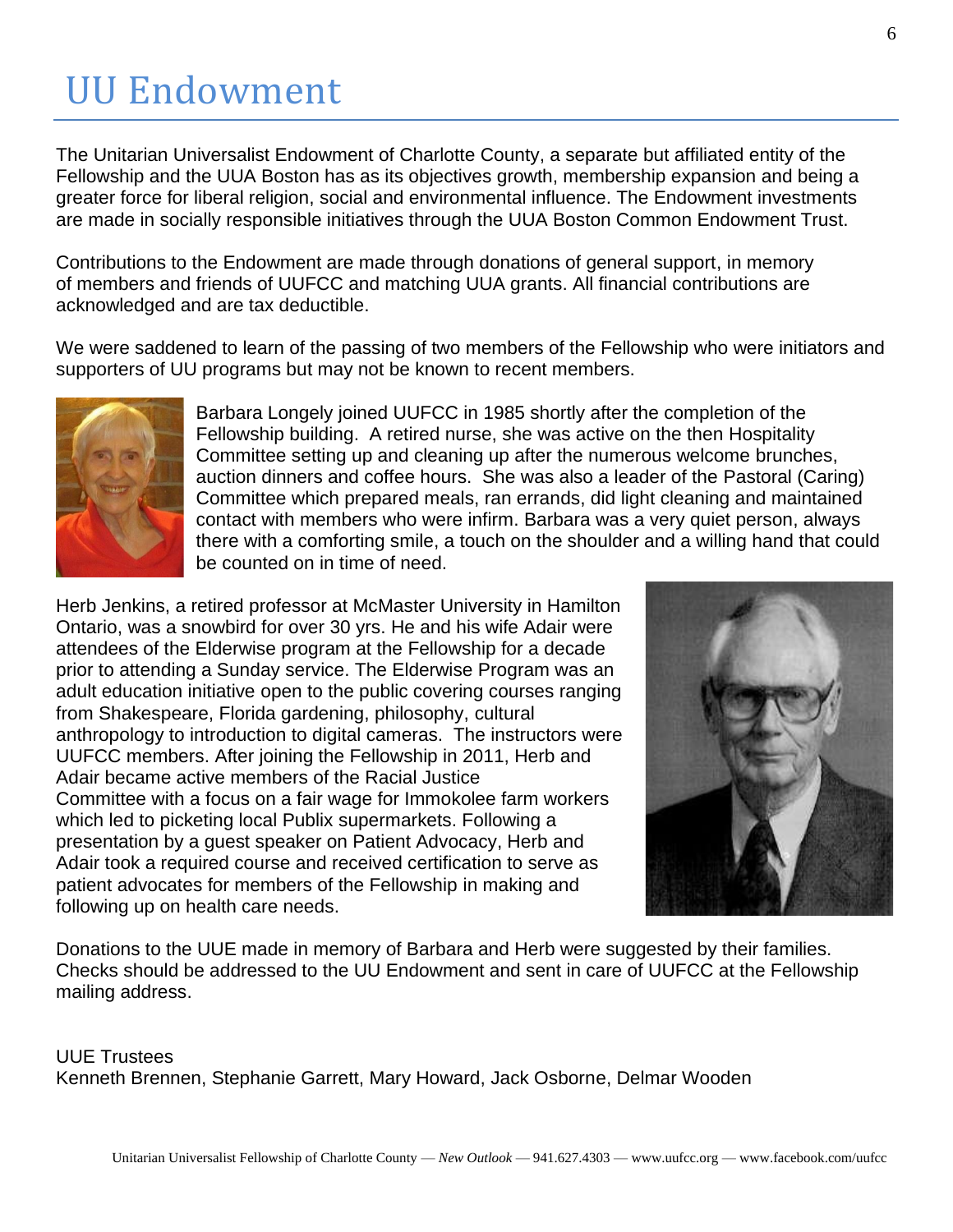

Well, Fred Parmenter has done it again. He has made a program that we can use to have an online auction. He's done his job, now it's time for you to do yours. Obviously, this year's auction will be different and done virtually. It will happen over several months or more and include, hopefully, lots of services and things folks can use, especially baked goods, family dinners and the like. We hope to be able to have one bigger live Zoom auction later in the season that includes some bigger items and entertainment.

We will start in December with at least 10-15 items that *we need you to donate*. Considering the holidays, baked goods and meals might be particularly helpful. Can you help with gardening or cleaning up outside areas for returning snowbirds? Be creative with your talents. You have them, you know you do.

Here's all you need to do to donate an item for December, and each auction, I think, thereafter.

- (1) Login at [www.uufcc.net](http://www.uufcc.net/)
	- If you haven't logged in before or don't remember your log-in, there is a link to do so.
- (2) Click on **MyStuff > Items**
- (3) You should then see a link you could use to create a new item to donate.
- (4) You can see, and/or edit, all items you create by clicking on **MyStuff >Items**
- (5) To see all items available, not just your items, click on **Auction > Biddable items**. You may bid on any item listed by clicking on the item number.

It's really easy! Just do it. If you don't have access, call me at 574-360-9186 and I will be happy to get your item entered. Pictures will help sell your item.

We are working on getting this link and info onto the website, too.

### Be Part of Widening the Circle

Last summer a major report, titled *Widening the Circle of Concern*, was published by the UUA Commission on Institutional Change. It challenges us to look deeply at ourselves to identify how we need to decenter whiteness wherever we find it.



Our UUFCC Racial Justice Committee is coordinating a group to study this report, meeting weekly for 11 weeks beginning in January. Ginger Abraham has volunteered to facilitate the group. The ultimate goal is to come up with action steps that our congregation can take to be part of this important change. Please consider being a part of this important work and contact Ginger at [gm55uu@gmail.com](mailto:gm55uu@gmail.com) to let her know that you are interested in participating or if you have questions. Let's get this done!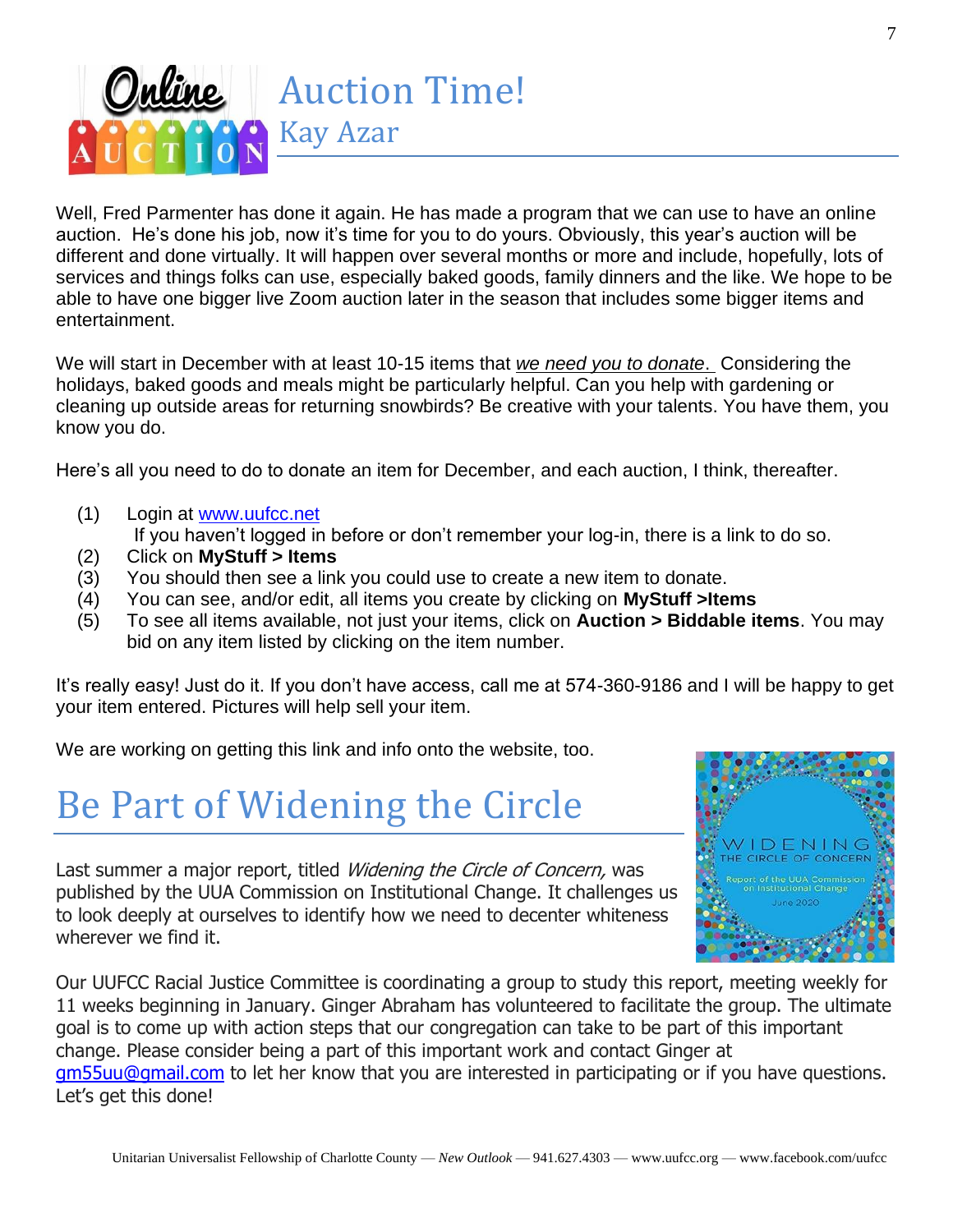We hope by now you have had a chance to view Dennis Shaw's virtual art exhibit as well as the Pandemic Art exhibit. These can be found via a link on our new UUFCC website. Tom Deuley, the artists, and the website Committee have done a great job getting these up and running.



Up next, we would like to display your Creative Masks. These can be purely art pieces or fully functional masks. They can be yours or friends or family. Be sure to take a good photo and get permission to post on the internet. Details to follow. Contact Trudy Gerhart at [tg4art@embarqmail.com](mailto:tg4art@embarqmail.com) or Tom Deuley at [tpdeuley@aol.com](mailto:tpdeuley@aol.com) for details. If we gather enough images, we can organize them into a virtual exhibit.

We are also looking for interesting ideas for other virtual exhibits. Please contact Trudy or Tom with any suggestions.

## Introducing: Music Corner! Samara Michaelson

Welcome to our new Music Corner. I woke up with the idea this morning to share links to some of my favorite videos of songs. Let's do this as a monthly project. I have named myself the December curator, who would like to do this next? Please contact Ginger Abraham at gm54uu@gmail to get next month's slot as the curator for the Music Corner!



• *This Joy*. Arranged and performed by The Resistance Revival Chorus. This was the song we tried to play at the beginning of the November 22 service on Embodying Gratitude and Joy. Now you can really watch it! [shttps://www.youtube.com/watch?v=1TbDPwA09Bc](https://www.youtube.com/watch?v=1TbDPwA09Bc)

- *River*, a song by Roberta Flack, arranged and sung by Dr Glen Thomas Rideout. We shared this with you during the November 22 service. <https://www.youtube.com/watch?v=jmtw3Fq2mxo>
- *Keep Going On Song* by The Bengsons. This is the song I shared at the end of my talk on Nov. 22. [https://www.youtube.com/watch?v=Cs-ju\\_L9pEQ](https://www.youtube.com/watch?v=Cs-ju_L9pEQ)
- *Pulls Out* by the Bengsons. This song pulls out my heart, puts it back in, and always, always gets me dancing. <https://www.youtube.com/watch?v=vRfwWXCLDEs>





• *Change is Coming* by Molly Bajgot, arranged by Dr. Glen Thomas Rideout. This song was shared at the end of Rev Dan's talk on October 25. <https://www.youtube.com/watch?v=TDLMe42OYqE>

May this music keep you good company, Samara.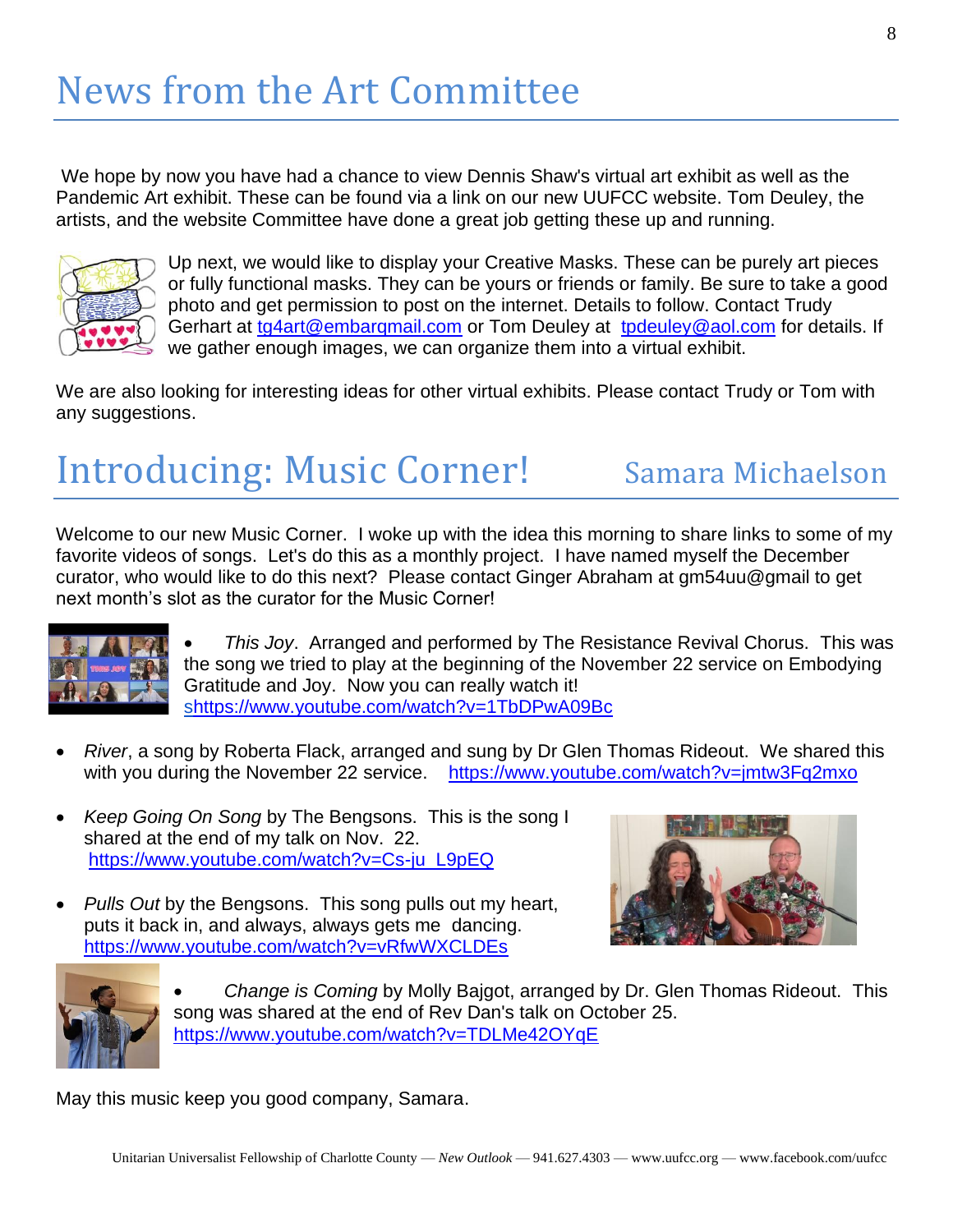## Book Group

The UUFCC Book Group will be meeting on Zoom until it is safe to meet in person again. All of the books chosen for this season are readily available at the public library or inexpensively from Amazon. Mary Jane often has the book in Kindle format and can lend you a reader with the book on it if you can pick it up at the Fellowship. Contact her if you want one of the books in electronic format. The link will be emailed to members of the Book Group prior to the meetings each month. Contact the office at [office@uufcc.org](mailto:office@uufcc.org) if you would like to receive the Zoom link or to be added to the email list.

Upcoming meetings:



#### **December 2, 2020 at 1:30 p.m. March (a graphic novel) by John Lewis**

March is a vivid first-hand account of John Lewis' lifelong struggle for civil and human rights, meditating in the modern age on the distance traveled since the days of Jim Crow and segregation. Rooted in Lewis' personal story, it also reflects on the highs and lows of the broader civil rights movement.

Book One spans John Lewis' youth in rural Alabama, his life-changing meeting with Martin Luther King, Jr., the birth of the Nashville Student Movement, and their battle to tear down segregation through nonviolent lunch counter sit-ins, building to a stunning climax on the steps of City Hall.

#### **January 27, 2021 at 1:30 p.m. The Nickel Boys by Colson Whitehead**

When Elwood Curtis, a black boy growing up in 1960s Tallahassee, is unfairly sentenced to a juvenile reformatory called the Nickel Academy, he finds himself trapped in a grotesque chamber of horrors. Elwood's only salvation is his friendship with fellow "delinquent" Turner, which deepens despite Turner's conviction that Elwood is hopelessly naive, that the world is crooked, and that the only way to survive is to scheme and avoid trouble. As life at the Academy becomes ever more perilous, the tension between Elwood's ideals and Turner's skepticism leads to a decision whose repercussions will echo down the decades.

Based on the real story of a reform school in Florida that operated for 111 years and warped the lives of thousands of children, *The Nickel Boys* is a devastating, driven narrative that showcases a great American novelist writing at the height of his powers.